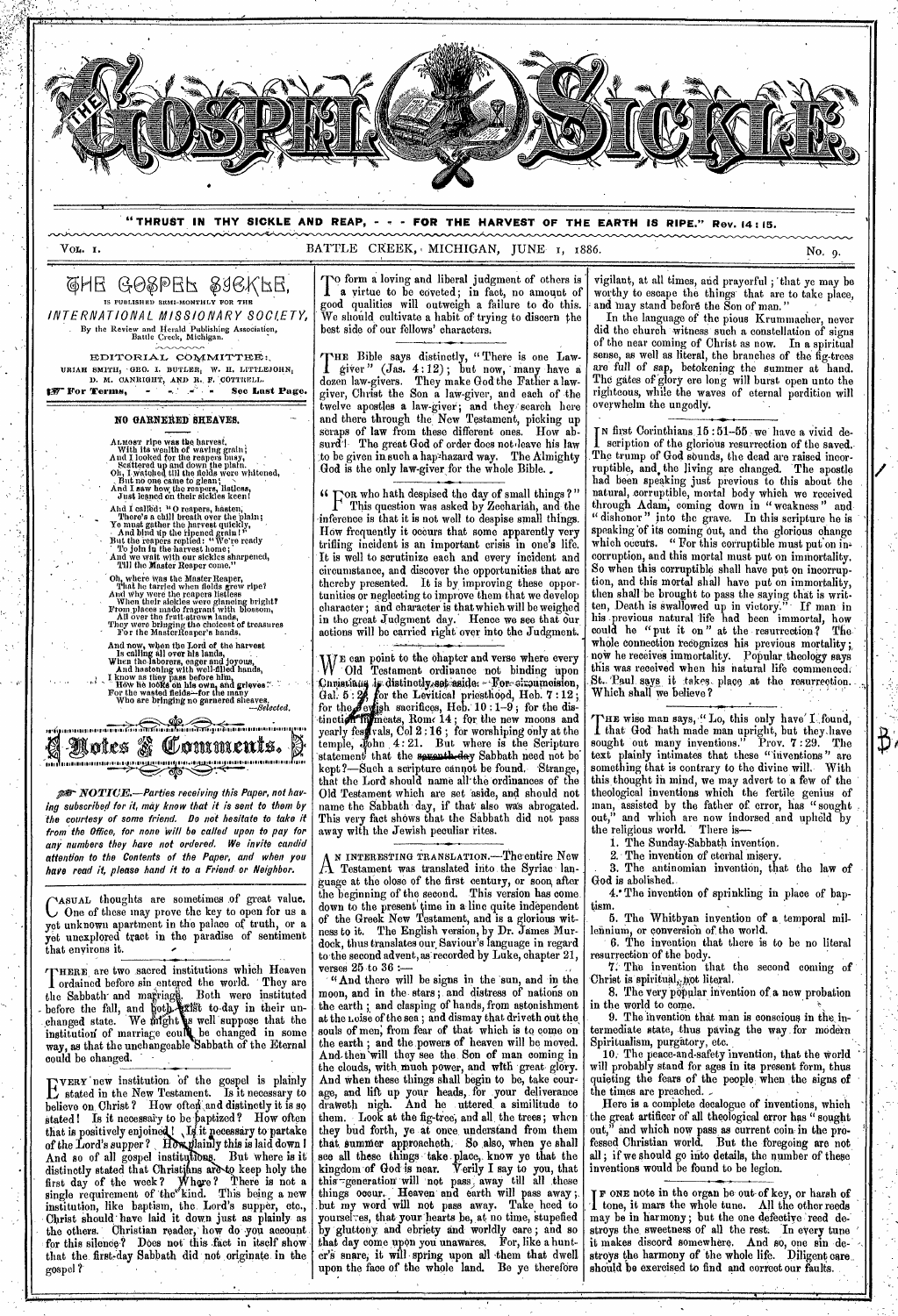



MOST HOLY PLACE. ARK OP THE COVENANT. SECOND VAIL. ALTAR • I I OF INCENSE. HOLY PLACE. :GOLDEN  $\frac{8}{9}$  $\frac{8}{9}$ CANDLESTICK. TABLE OF \_ THEW-BREAD. **MI pi DOOft.** 

• -PLAN Of THE:SANCTUARY:

The word "sanctuary " is found in the Bible one hundred and forty.-four times, and is in every instance applied to one or the

last number, the next inquiry is, What is the cleansing of the sanctuary? Before this is entered upon, however, the reader is requested to call up the evidence as already presented, showing what the showing what the sanctuary of the Bible is connected with the two great covenants of the Bible. Under the old covenant the sanctuary was the typical tabernacle of Moses ; under the new covenant it. is 'the antitypical sanctuary in<br>heaven, "which the heaven, "which the Lord pitched and not man," of which the earthly sanctuary was a " type," "figure," or " pattern," as declared by Paul,—the sanctuary of which Christ, the Christian's glorious<br>High Priest, is the High Priest, minister. Heb  $8:1, 2$ .

other of these two buildings, with two or three possible exceptions where the word is used in an accommodated sense. Tho earth is never called the sanctuary, the land of Canaan is never so called, nor is the term ever applied to the Church. Since the ascension of Christ, the Bible recognizes nothing else as the sanctuary except the heavenly temple on high, where Christ is carrying forward for us the great plan of salvation.

Another point : whenever we find any declaration in the Bible respecting the sanctuary, we determine by its chronology whether it applies to the Mosaic or Christian sanctuary. If the declaration pertains to the former dispensation, it applies to the earthly'sanctuary; if it relates to this dispensation, it applies to the heavenly sanctuary.

But the 2300 days of the prophecy we are considering, did not end till over 1800 years of the present dispensation had passed away; therefore the sanctuary to be cleansed at the end of those days (Dan.  $8:14$ ) must be the sanctuary of this dispensation the sanctuary in heaven.

We come now directly to the question, *What is the cleansing of the sanctuary?'* With the sanctuary there was connected a priesthood, and a religious service, the object of which was the remission of sin. To secure this, the convicted sinner provided himself with such an animal as the law prescribed, and brought it as his offering to the priest, at the door of the tabernacle. Having confessed his sin over the head of this victim, and saying, " I take this to be my propitiati6n," he slew the animal by shedding its blood. That blood the priest then took, and ministered with it at the altar or in the first apartment of the sanctuary, as the case might be.

This service and these offerings are fully described in the first few chapters of Leviticus. The effect secured was this: The law demands life for sin. life is in the blood. Lev. 17 :11. Therefore blood, must be taken. This is why Paul says, " Without shedding of blood is no remission." Heb. 9 : 22. But *instead* of the *sinner's* giving his own blood, he was allowed to bring a substitute, and transfer his sin and guilt to that substitute by confessing them over his head. The blood of the substitute was then taken, and through the ministry of the priest, with

the sin inhering therein, was sprinkled at the altar or in the sanctuary ; and thus the sin was transferred to the sanctuary. It is apparent, therefore, that the sin of the penitent was considered as first imparted to his offering, and through the blood of that, transferred to the sanctuary. The sin and the sinner were thus for the time being separated.

But this was not the final disposition of the sins, The accumulation of sins in the sanctuary went on in this manner, day by day, throughout the year. But the sanctuary must 'not always remain, polluted by their imputed presence. They must in some way be removed. The sanctuary must be cleansed.

The day of cleansing was fixed to occur once a year. Lev. 16 : 29, 30. The reason for limiting a round of service to one year, we infer from Paul's argument on the point, to be this : The high priest, in his service, typified Christ in his priestly work. But Christ performs the entire ministry of the heavenly sanctuary, of which the service in the earthly sanctuary was ordained to be a shadow (Heb.  $7:22$ ,  $23$ ,  $8:4$ , 5 ; 9 : 25 ; 19 :12) once for all ; hence, because the earthly priests, being mortal, were subject to death, a complete round of service; to correctly prefigure that of Christ, must be so limited that it would *ordinarily* be performed by the *same person.* 

The 10th day of the 7th month of each year *was*  therefore to witness the conclusion of a complete round of service, by 'a special ministration in the second apartment, or most holy place, of the sanctuary (Heb. 9 : 7), called the • making of the atonement (Lev. 16 : 29-34), or the cleansing of the sanctuary. Eze.  $45:18, 20;$  Lev.  $16:20$ .

The work was accomplished in this manner : Two live'goats were brought to the door of the sanctuary, and lots cast upon them, one lot reading, " La Yehovah " for Jehovah, and the other, "La Azazel" Azazel which our translators have rendered "for the scape-goat." See Lev. 16:8, margin. The goat See Lev. 16:8, margin. for the Lord " was slain, and his blood taken by the high priest and borne into the second apartment, or most holy place (the only time in the year in which the priest entered this apartment), and sprinkled upon the "mercy-seat," which, being the cover of the ark, rested directly over the august law of the Most High, —the law that the people had broken, and which rendered this offering of blood necessary to release them<br>from its condemnation. This offering was general, for This offering was general, for all the people. Lev.  $16:15$ . --In-it were, Se in speak, epitomized all the offerings Which the people had presented through the year, for in it all they who had offered were represented. The' priest by sprinkling the blood upon the mercy-seat satisfied the claims of the law, and gathered upon himself all the sins which had there accumulated through the year. He then came out to the door of the sanctuary, and laying both his hands upon the head of the live goat which had been kept in waiting, confessed over him " all the iniquities of the children of Israel and all their transgressions in all their sins, *putting them upon the head of the goat."* Thus loaded down with the year's guilt of a great nation, the goat was sent away by the hand of a fit man into the wilderness, and came no more near the camp of Israel, but, with all these sins upon him, perished far away from any human habitation.

Thus the sanctuary was cleansed. But what did all this signify? It did not in reality remove a single sin; for "it is not possible that the blood of bulls and goats should take away sins." Heb. 10 : 4. But it was all typical. It was a part of that work which *was an "* example of heavenly things " (Heb. 8 :5), apart of that, shadow the body of which is of Christ. It foreshadowed a like ministry on the part of Christ our great High Priest, a like service to be performed in that true tabernacle on high of which he is the minister.

The heavenly sanctuary must be cleansed in the same sense and for the same reason that the earthly sanctuary was cleansed. Many affect to consider as very absurd the idea that there is Anything in heaven that needs to be cleansed. Such must settle their objection with the apostle; for he specifically affirms it, In Heb. 9 : 23, he says : "It was therefore necessary that the patterns of things in the heavens [the earthly sanctuary] should be purified [cleansed] with these [that is, the blood of calves and goats, verse  $19$ ], but the heavenly things themselves [the heavenly sanctuary] with better sacrifices than these [namely, with the blood of Christ himself]." When we consider that the cleansing' is not from any physical impurity, ,but from the imputed presence of sins which have accumulated there through the pardoning work of the priest, all difficulty disappears.

How, is the cleansing of the heavenly'sanctuary to be accomplished? Answer, By the same kind of ministry that was performed in the earthly sanctuary for

the same purpose; otherwise, that was not a correct shadow of the heavenly work, as Paul declares that it<br>was. It is simply this: Christ, our great High Price It is simply this : Christ, our great High Priest above, drawing near the grand 'conclusion of his work of' mediation for the world (as-the,work of atonement was the closing up of the yearly round of ministration in the typical sanctuary), enters into the second apartment of the sanctuary on high there before the ark. of God's testament (Rev.  $11:19$ ) to make atonement for his people, and bring the long-continued work of mercy to a close. Then probation ends, every man's ease is decided, and his destiny fixed forever.

Of such a momentous nature is the work involved in the cleansing of the sanctuary. It is a work which occupies but comparatively a short space of But already it has been going forward since 1844; for there the 2300 days ended; and then the angel declared that the sanctuary should be cleansed ; that is, this solemn work would then commence. Happy they who understand, and secure the forgiveness of their sins before the court shall close its sitting, and the Mediator exchange his priestly robes for the Vesture of a king.; for then no more hope is held out to the sinner.

This subject is not complete without a glance at the relation it bears to other great truths for this time; but this artiele must not.be protracted for the purpose of presenting it here. That interesting branch of this question must be deferred to another number.

### THE LAW TO THE GENTILES. 8. GOD'S SERVICE IN THE OLD TESTAMENT SPIRITUAL.

### **BY D.** M. CANRIGHT.

Forgiveness of Sins.—Forgiveness of sin is just as distinctly taught in the Old Testament as in the New. Notice how God proclaims in the time of Moses his nature and the nature of " his government : "And the, Lord passed by before him, and pro-: claimed, The. Lord, The Lord God, merciful and gracious, longsuffering, and abundant in goodness and truth, keeping mercy for thousands, forgiving uity and transgression and sin, and that will-by, he means clear the guilty." Ex.  $34:6, 7,$ 

Right at the very beginning of the  $J$ ewish age, 'then, God distinctly declares that he was a merciful God, gracious, keeping mercy, and forgiving sins ; and yet people say that there was no love nor mercy • • Under the old law.

Moses understood that there was forgiveness and • pardon, for thus he pleads with God.: "Pardon, I beseech- thee, the iniquity of this people: aceording unto the greatness. of thy mercy, and as thou hast forgiven this people, from Egypt even until now." Num. 14 :19..

*Faith.—But* was it necessary for the people of God to have faith during the old dispensation the same as now?' It seems almost an insult to the holy Scriptures to. ask such a question when it is so plainly taught on every page. Paul makes a statement which covers the case of every human soul in every age of the world : "But without faith it is impossible to please him ; for be that cometh to God must believe that he is, and that he is a rewarder of them that diligently seek him." Heb, 11:6. That does not belong simply to the New Testament time, but covers the ease of every man from Abel down.

That whole list of .ancient worthies mentioned in Heb. 11, is selected from the patriarchal and Jewish ages. He says, "By faith  $\Lambda$ bel" (verse 4), "by faith Noah" (verse 7), " by \_faith Abraham" (verse 8), "by faith , Jacob" (verse 21), "byfaith Moses" (verse 24). Moses was the very founder of the Jewish system of law, and yet Paul devotes several verses to telling the wonderful faith which this man had. It was'a faith which believed in Jesus: Christ, too, for so he Says. Verse 26. Then he proceeds, "By faith the walls of Jericho fell" (verse 30) ; and he finally sums up by saying that time would fail him to tell of Gideon, David, Samson, and the prophets, who through faith subdued kingdoms, wrought righteousness, and obtained the promises. Thus he goes on, and recounts the wonderful deeds they did, and ends by saying that they did all this "that they might 'obtain a better resurrection.

We think; now, that we have, thus abundantly shown that the Old Testament religion was not-a carnal religion, or simply national and outward, but that it took hold of the heart, was spiritual, and extended to the whole world. As we have seen, God in every possible manner taught them repentance, confession, brokenness of heart, contrition of spirit,

66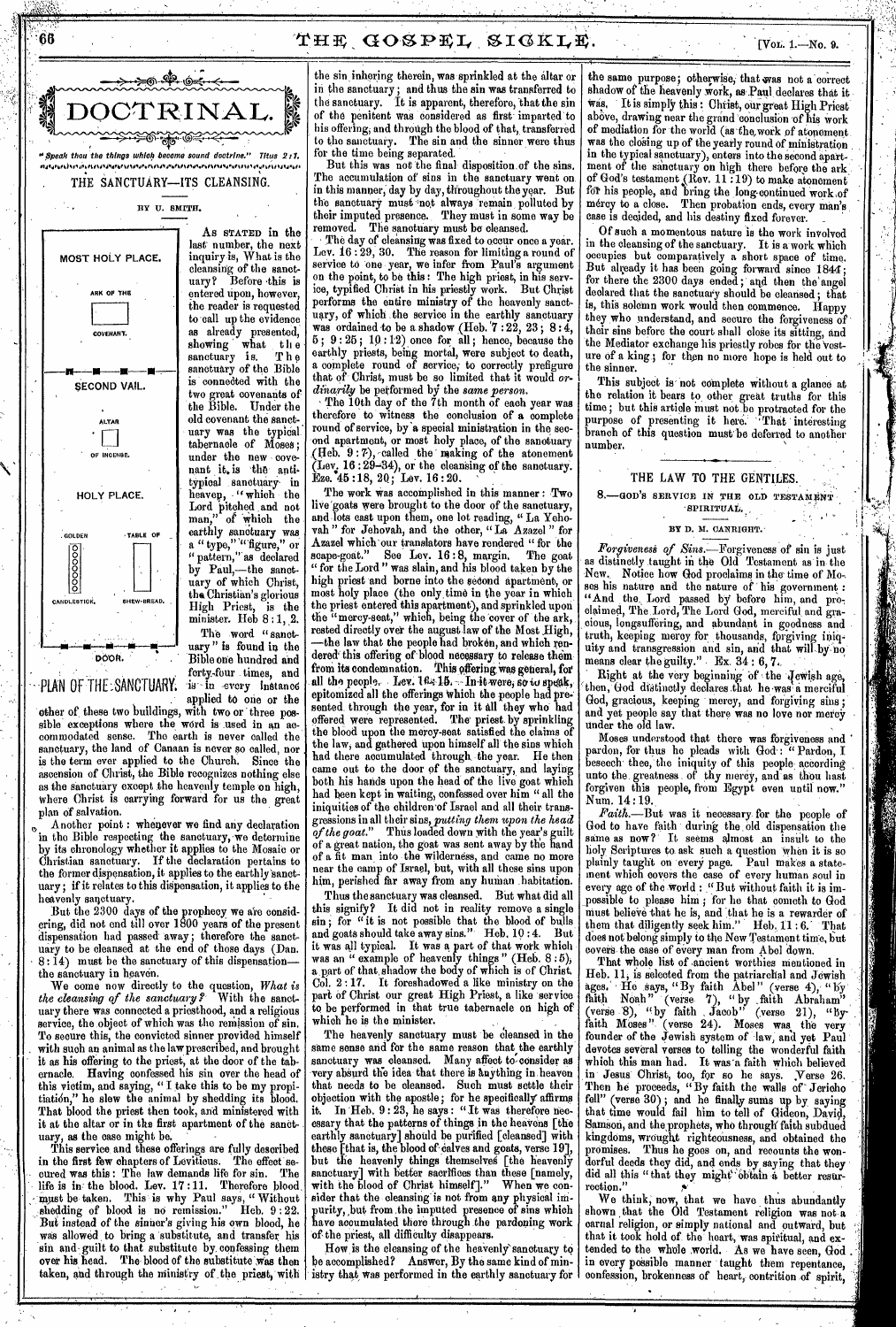# JUNE 1, 1886.] GC1 gPI, SIGKI,X. 67

change of heart, faith' in God, and love; but, alas I they were as blind as many are to-day. They became formal, carnal in their worship of God, and were satisfied with the mere outward form. They disregarded the holy law which God had given, though they faithfully tithed mint and rue, made long prayers, offered sacrifices, and honored the temple, and called that .obeying 'God, thinking this was all that was' necessary, while inwardly they were filled with iniquity and corruption. For this very reason God finally refused to bear with them any longer, and cast them from his presence.

In this connection we will consider why the Jews and the old covenant were rejected. In Jer. 31 31-34 if is stated that the time would come' when God would make a new covenant with the house of Israel and the house of Judah. Why should God thus reject the old covenant and make a new one ? Why, did he cast 'away the Jews? The answer is distinctly given in many places; namely, they had neglected to keep his law which they solemnly promised to obey, in the old covenant engagement. Thus the Lord says to them: "Hear, O earth; behold, I will bring evil upon this people, even the fruit of their thoughts, because they ave not hearkened unto my words, nor to my law,  $6:19.$  Here was the trouble; lianea he says, " Reprothem, because the Lord rejected them." Verse 90. They were re- $\mathbf{j}$ ected, then, because they had rejected his law.

when he came, laid the same thing to their charge :  $W$  wee unto you, scribes and Pharisees, hypocrites I for ye pay tithe of mint and anise cummin, and have omitted the weightier matters of the law, judgment, mercy, 'and-faith ; these ought vo to have'done, and not to leave the other undone." We see that Jesus charged home to them the sin of neglecting the law of God. They were very careful pf the little things of small account and outward show, but the great things of God's law they entirely disregarded. Thus he further *says :* "Ye blind guides, which strain at a gnat and swallow a' camel. Woe unto you, scribes and Pharisees, hypocrites I for ge make clean the outside of the cup and of the plat-, ter, but within they are full of extortion and excess." : 24,25. Their religion had become almost 'Wally 'superficial; heartless, and hollow. LoVe to God and their fellow-men, which the law of God required, they had wholly laid aside. Hence, Christ rebukes' them in the most scathing terms, about keeping their own traditions and laying aside the requirement of God's law, the ten commandments. thus says :

" Howbeit., in vain do they worship me, teaching for doctrines the commandments of men. For laying aside the commandment of God, ye hold the tradition of men, as the washing of pots and cups; and many other such like things ye do. And he said unto them - Full well ye reject the commandment of *God,* that ye -.may-keep your own tradition. For Moses said, Honor thy father and thy mother; and, Whose curseth father or:mother, let-him die the death; but ye say, If a. man shall say to his father or mother, It is Corban, that is to'say, a gift, by whatsoever thou mightest be profited by me, he shall be free. And ye suffer him no.more to do ought for his father or his mother; making the word of God of none effect through your t i radition; which ye have delivered ; and many such kg things do ye." Mark 7:7-13.

Tow could anything be plainer than this? Many to day seem to have the idea that the Pharisees were keeping the law of God too carefully, or at least, just as strictly as the Lord required; but that now God had tired of that old law and that way of being worand was going to throw it away. But in what this idea With the above words of  $\mathbf{I}$  He told them that while they had laid  $\mathbf{a}$ d $\mathbf{d}$ .  $\mathbf{d}$  of  $\mathbf{d}'$  is commandments, their worship was in vain, and that thus doing they made the law of God of , See, again, how Stephen in the most teragainst.them the same charge. stiff-necked and uncircumcised , ye do always resist, the Holy Ghost; " Who have received 15position of angels, and have not art and kept it." Acia 7961, 63.

What was the trouble with the Jews? Was it that they had-kept#God's law too carefully?—No, in-<br>, deed. •Christ: and the apostles declare, plainly that the trouble was, they did not keep God's law, Paul writes to them : " Behold, thou art called a Jew, and restest in the law and makest thy boast of God.' Rom. 2 : 17. / Then he says : "Thou that makest thy boast of the law, through breaking the law dishonorest thou God?" Rom: 2:23. This is the truth

exactly. While they boasted of the law and taught it to others, they dishonored God by breaking that very law themselves. They had wholly forgotten that this law required the obedience of the whole heart and the affections of the mind and soul; hence, they had come to merely regard outward forms and<br>ceremonies. They thought that this was obedience They thought that this was obedience to God; while from Genesis to Malachi that very law plainly taught them that they must break up the fallow ground of their hearts, that they must repent and confess their sins and become converted and love 'God with all their souls.

*The Gospel Has a Form and Letter as Well as the Law.*—Right here I will call attention to what *the Lam—Right* here I will call attention to what many seem never to know ; that is, that the gospel itself, just as truly as the law, has a letter and a form. Men can lend an outward obedience to all the forms of the gospel, and not have any spirit or heart-work in it, just the same as the old Jews could have only' a formal worship in the old covenant. A man can confess Christ, confess his sins, be baptized, take of the Lord's supper, join the church, go to meeting, and have all the outward show of a Christian, and et have no heart in it. No Christian disputes this. The apostle plainly declares' that the new testament has a letter as well as the old. " Who also bath made us able ministers of the new testament ; not of the letter, but of the spirit; for the letter killeth, but the spirit giveth life." 2 Cor. 3 : *6.* The letter here spoken of is the letter of the new testament, and has no reference to the old law, as a close examination will plainly show.

Thus Dr. Clarke *says.:—* 

*"* The apostle does not mean here, as- some imagine, that he states himself to be a minister of the new testament in opposition to the old; and that it is the old testament that kills, and the new that gives life. . . . The gospel has both its letter and its spirit; and multitudes of professing Christians, by resting in the letter, receive ,not the life which it is calculated to impart."

And Paul, in writing to Timothy, speaks of certain professors as " having a form of godliness, but denying the power thereof ; from such turn away." Tim. 3:5. Here Paul expressly states the very thing I am contending for,—that men can have the form of the gospel without the power. Then again, the rejection of the gospel brings the condemnation of death the same as disobedience to the law : "For e are unto God a sweet savor of Christ, in them that are saved, and in them that perish ; to the one we are the savor of death unto death ; and to the other the savor of life unto life."  $2 \text{ Cor. } 2:15,16$ . In order to obey the law perfectly, man must keep

it both in spirit and in letter, and it is just so with the gospel. To be Christians, men must keep the letter of the gospel and have the spirit of it too.

### WHEN HE COMETH.

WHY should any one object to the-doctrine of the coming of the Lord ? The word of God promises unspeakable good to be accomplished when the Lord appears. Are there any who do not want to see this good established ? The trouble is, there is something else which engrosses their attention, and shuts all other things from view. For he comes to reward every man according as his works shall be; and longdelayed judgment against evil works, also, shall then be faithfully executed. So when his coming is spoken of, they read first of all in their own consciences a sentence of condemnation against themselves, as Belshazzar was conscious of his guilt, when his knees smote together as he saw the handwriting on the wall, though he could not read, and before he had learned, word of the inscription. May it not, then, fairly be inferred that those who dislike to hear about the coming of the Lord, whether ministers or laymen, owe this feeling to a consciousness that they are not prepared to meet him, while at the same time they are not willing to give up the world sufficiently to prepare for his coming ? But to you who love his appearing, let us say, Read the following description of what comes when he comes, and see if you do not feel your heart inspired anew to breathe the 'prayer in response to Christ's declaration that he cometh quickly, "Even so, come, Lord Jesus:

" When he cometh, the New Jerusalem cometh; the paradise of God cometh; the river of water of life saints, angels, the new heaven, the new earth, all beauty, all splendor, all sanctity, the fruition of all right desires, the realization of all lovely dreams,love—  $\alpha$  a word, all that is precious cometh ; nor will it ever be possible for me to conceive of a good not found in \*the -region irradiated by his smile."*—Rev. George Bowen.* 

# " IT SHALL FALL."

### Ey HELEN L. MORSE.

THEY who expect by human legislation to enact a law that conflicts with the commandment of God, would do well to first meet the challenge in Lam. 3 :37 : " Who is he. that saith, and it cometh to pass, when the Lord commandeth it not ?" This challenge has boldly defied" the armies of the aliens," "the gods of Ekron," and the great ad-. versary himself, for nearly three thousand years. Occasionally some pigmy whq is a giant in his own estimation, tries to accept it, but is promptly trampled down, and slain with his own sword; and the trumpet tones of God's challenge ring out with new force over his prostrate body. Nebuchadnezzar, Darius, Belshazzar, successively learned the might of God's power; and Pharaoh and his host found themselves dust in the balance when arrayed against him. But through. the ages many have sprung up Who think they could have conducted the rebellion of these kings in a more masterly manner, and thus the way is strewn with wrecks, victims to their own folly.

And now in this presumptuous nineteenth century<br>arises a class, "wise in their own eyes, and prudent wise in their own eyes, and prudent in their own sight," to repeat history, and fulfill ,prophecy, by' trying to tear down God's ensign, and attempting to plant their own standard in its place. They are setting up the golden image, and sending out heralds to proclaim, To you, 0 people, it is commanded that ye fall down and worship But its fate is decreed in Eze.  $13 : 11$ for it is written of God's obedient people,—"and the scripture cannot be broken,"—"  $W$ hosoever shall gather together against thee shall fall for thy sake" (Isa. 54 : 15) ; and of God's purpose, "If it be of God, ye cannot overthrow it ; lest haply ye be found even to fight against God."

WHILE we should never forget to seek the guidance of Providence, it will be well for 'us, while reverently waiting for the door to be opened, to lift the latch ourselves

### TEXTS EXPLAINED.

# **GOD IS LOVE,**

"How is it," says the skeptic,. " that the two contradictory descriptions of God can both be true ? In ' John 4:8 it is stated that 'God is love,' and in many other places this 'attribute of love •is given him. In Heb. 12 : 29 it is said that God is a 'consuming fire,' and the Bible is replete with statements that substantiate that idea." These two opposite descriptions are both true. Talmage explains it in this way : "God through Christ is love ; God out of Christ is fire," and this is about as tersely as the question can be stated. God will be to each one just what he indicates by his manner of life that he prefers to have. God so loved the whole world that he gave his Son to die for it, and all who accept of the conditions upon which that love is offered, will have it ; while to those who fail so to accept, God will be a " consuming fire."

### **THREE PARTIOIPiER. ,**

IN the seventh verse of the General Epistle of Jude, occurs an expression which, among those who hold to the consciousness of man in death, is supposed to surely teach that persons dying in a state of impen-itence are now ingulfed in the fiery billows of the Lord's wrath. Speaking of the unregenerate people of Sodom and Gomorrah, it *says,* They "are set,forth for an example, *suffering the vengeance of eternal fire."*  This is supposed to be a decisive text. "But let us<br>look a little farther. It is claimed from this text that look a little farther. It is claimed from this text that the vile Sodomites *are now* (present tense) suffering fiery torments. **A** moment's glance at the passage will show that it is the " example " set forth, and not the " suffering." Moreover; if it is still insisted that those guilty ones are to-day " suffering the vengeance **of**  eternal fire," then we must also insist that to-day they are "going after strange flesh," and to-day they are "giving themselves over to fornication" ! for the three participles, "suffering," "going," and "giving" are all in the present tense. No sane person will risk his reputation for an instant on the interpretation that ' people in hell-fire are now actually indulging in trans-' gression of the seventh commandment! The real sense of,the text seems to be this.: The Sodomites,' giving themselves up to their wicked practices, and, as a consequence, suffering an eternal overthrow by fire rained down upon them from heaven, are thus set forth as an example to the ungodly of all coming ages, of the certain overthrow *they* will also experi-, ence if they also follow in the same course. The passage does not furnish the-slightest iota of proof that the Sodomites are now "suffering" in hell; for<br>that reasoning which proves too much, proves nothlog.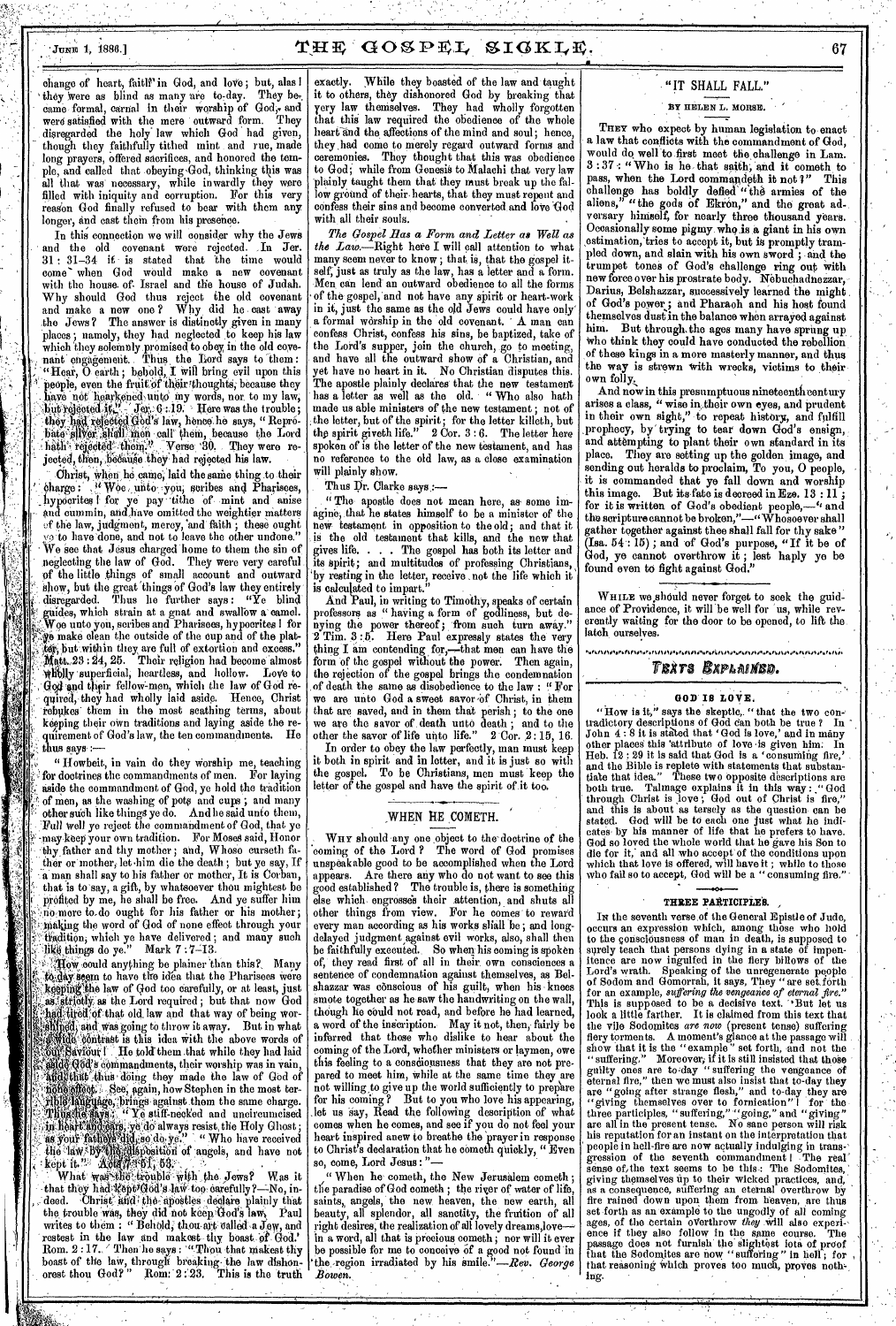



"The fields are white already to haruest."—John 4:86.

BATTLE CREEK, MICH.; JUNE 1, 1886. ,,,,111,,1,,,,,,,1 ,,,,,, *AP.J. ,, , ,,,,,,,,, 0011* **,,,,,,,,,** *,,,,,* **,,,,,** 

JOSHUA'S LOSS.

In is not our custom to pay any attention to anonymous communications ; but sometimes there are errors so gross, or misapprehensions so amusing, involved in these, that it may be proper occasionally to depart from the rule, and notice them.

A writer from Hickory Corners, Mich., says :—

" I have long noticed your fervency on the Sabbath question. But as you regulate your Sabbath by the sun, it is quite clear that you lost one day at the time when Joshua commanded the sun and moon to stand still. It is too bad that you got one day behind ; but with your earnest zeal, it is possible you may yet catch up."

How is this ? Did *we* lose a day in the days of Joshua ? We did not live then. That was 1451 years before Christ. If Joshua lost a day there, it was bad for Joshua. We think he would greatly resent the insinuation. Is it possible that a man who was so near to God and had such power with him that at his word God arrested the motion of the heavenly bodies in their course, and held them there for a day,—is it possible that he should in that very act run right into an error himself, and throw the whole nation of God's people into an error, and cause,them to live for-nearly 1500 years in constant violation of the law of God Astonishing I Yet if a day was lost then, Joshua lost it, and the whole nation of Israel lost it, and the error was never corrected by David or Solomon, prophets or holy men, for 1451 years, to the Christian era, and for twenty-seven years more, to the commencement of Christ's ministry ; and then, strange to say, the Son of God himself did not correct the error, but kept the same day the Jews were keeping as the Sabbath, and declared it according to the law, "according to the commandment." Does our friend believe that the whole Jewish nation was for so long a time living in violation of the Sabbath by keeping the wrong day, and that our Lord himself fell into the same mistake ? This is the inevitable, conclusion from the position taken. We can see no reason why intelligent men should cling to such ideas.

It is claimed that a day has been lost by reckoning the day by the sun. But that is the very reason why a day has *not* been lost. What does the record say ? —Simply this, that the sun "hasted not, to go down about a whole day ; and there was no day like that before it or after it." It was all the same day ; but it was a long day. Now if the Lord should see fit to put into some week a day seventy-two hours long, it would not disarrange the other *days* at all, nor throw the seventh day out of its order. It would be ours to keep it when it came, just the same. We are to keep the seventh day ; but it is not left with us to regulate the length of the days.

But this long day of Joshua does play absolute mischief with the seventh-part-of-time theory. Perhaps, however, we should not call it "mischief." It serves it just right. It annihilates it. According to that theory the whole world is thrown into confusion by the long day at Gibeon, and none should travel in any direction east or west.

The sun is' the body which God has appointed to rule the day, and when we go by that we cannot<br>fail to be right always and everywhere. U. s. fail to be right, always and everywhere.

# MARTIN LUTHER ON THE NEW EARTH.

In " A Child's Life of Luther," page 81, published by the American Tract Society, we have the following words of Luther, expressing his faith and hope in the doctrine of the new earth: "One fine spring day, when all nature seemed to rejoice, he said to Justus Jonas : 'If there were neither sin nor death, we might be satisfied with this paradise. But all shall be more beautiful still, when the old world shall have been rehewed, and a new spring shall open- and remain for-This plous reformer believed, as we do, and as the word of God plainly teaches, that this earth one day shall see paradise restored, with the people of God living upon it God living upon it.

## THE END OF THE LOST.

IT is *a* question of serious import, " What shall the **<sup>4</sup>** end be of them that obey not the gospel of God ?" In Rom. 6 : 28 we read, " The wages of sin is death." Again we read, "By one man sin entered into the world, and death by sin ; and so death passed upon Rom. 5:12. By the sin of Adam death<br>n the whole human race. The decree, came upon the whole human race. "Dust thou art, and unto dust shalt thou return," would have consigned our race to eternal oblivion, had not the God of love interposed in our behalf by giving his Son, "that whosoever believeth in him should not perish, but have everlasting life." gospel is the good news of salvation to the lost. By the sacrifice of Christ the human family are redeemed from death, being brought back to life by a resurrection." " There shall be a resurrection of the dead, both of the just and unjust." Acts 24 :15. Those who have believed in Christ and have done good will arise " unto the resurrection of life ; and they that have done eyil unto the resurrection of damnation." John 5:28, 29. "Blessed and holy is he that hath part in the first resurrection; on such the second death hath no power." Rev. 20:6. It is evident from this Rev.  $20:6.$  It is evident from this that the doom of the unholy will be the second death, a death from which there is no resurrection; and consequently it will be utter and everlasting perdition.

At the second coming of Christ his people will be raised from death and changed from mortality to immortality. "For the Lord himself shall descend from heaven with a shout, with the voice of the archangel, and with the trump of God, and the dead in Christ shall rise." 1 Thess. 4:16. "For the trumpet shall sound, and the dead shall be raised incorruptible, and we shall be changed. For this corruptible must put on incorruption, and this mortal must put on immortality." 1 Cor. 15:52, 53. When'thus raised from death to immortality, it is said of them, "They lived and reigned With Christ a thousand years. But the rest, of the dead lived not again until the thousand years were finished." Then, the thousand years being finished, " the dead "-those who were dead during the thousand years and lived not again until they were finished—being " judged out of the things which were written in the books, according to their works," are " cast into the lake of fire. This is the second death." "And whosoever was not found written in the book of life was cast into the lake of fire.

In the investigation of the subject of the final punishment of the wicked, it is important to learn the place where it will be executed. It has been taught that the wicked go to hell when they die, into the lake of fire of which we read in the Scriptures. Skeptics ask where that is; but nobody can tell, and therefore they presume it is nowhere, and that the doctrine of hell fire is 'a fable ; and so it is when held as- an existing fact, with all the wicked dead now enduring its torment. But Jesus did threaten a *gehenna* of fire ; and the question is, When and where shall it be experienced ?

We have the term "hell" twenty-two times in the common version of the New Testament. Ten times it is from *hades,* which is not a place of punishment. It' is the place or state of all the dead both the righteous and the wicked. There is no work, nor device, nor There is no work, nor device, nor knowledge, nor wisdom there. (See Reel. 9 :10, where the Hebrew *sheol* and the Greek *hades* are rendered grave.) 'From this place both classes come forth at their resurrection. Of the resurrection, of Christ it is said, "His soul was not left in hell " *(hades).* Acts 2 : 31. He was dead and is alive, and has the keys of the prison of *hades.* Rev. 1 :18. He will soon come and unlock it, and his saints will come forth. 1 Thess. 4 16. And of the resurrection of the wicked it is said, "And death and hell *(hades)* delivered up the dead which were in them." Rev. 20:13. In this hell the wicked are not punished, but they are brought from it to meet their final doom; the " second death."

The fire that shall consume the wicked after their resurrection will be upon the earth. This is evident from the text, " And they went up on the breadth of the earth, and compassed the camp of the saints about, and the beloved city ; and fire came down from God out of heaven and devoured them." Rev. 20 : 9. In harmony with this is the testimony of the apostle Peter : "But the heavens and the earth which are now, by the same word are kept in store, reserved unto fire against the day of Judgment and perdition<br>of mgodly men." 2 Pet. 3:7. Right here on earth. 2 Pet. 8 : 7. Right here on earth, where sin has reigned, shall it meet its punishment. God has not created a world wherein to perpetuate sin and misery; and he will not. "Behold, the right-

eous shall be recompensed in the earth; much more the wicked and the sinner." Prov. 11:81. The recthe wicked and the sinner." ompefise of the wicked on the earth is emphasized,' because they have no promise of anything apart from the earth, while the righteous are promised a "great' reward in heaven." Matt.  $5:12.$  But how are both. classes recompensed in the earth? . "For the uprightshall dwell in the land, and the perfect shall remain in it. But the wicked shall be cut off from the earth, and the transgressors shall be rooted out of it." Prov. 2:21, 22. "Blessed are the meek, for they shall inherit the earth." Matt. 5:5. And when they are come into their inheritance, "the righteous shall never be removed : but the wicked shall not inhabit<br>the earth." Prov.  $10:80$ . Prov.  $10 : 30.$  n.  $\mathbf{F} \cdot \mathbf{C}$ .

### THE BIBLE AND ITS FOES.

THE following beautiful tribute to the vitality and the consequent divinity of the Bible as the word of God, is from " Rogers' Superhuman Origin of the Bible." We do not often meet a more impressive argument in favor of the Scriptures. The picture it presents of the sacred volume passing unscathed down the stream of time, is sublime ; the thought is one of telling force ; and no one can rise from the perusal of these lines without a feeling of deeper love and reverence for the sacred volume of inspfration which the goodness of God has given unto us:—

"If collected from the earliest times to the present day, infidel books, would occupy far more than a 'thousand times the space of the one volume against ' which they are directed, and would certainly be much More numerous than all the works that all other 'sacred' books ever had the honor of provoking either for or against them. If all these books were placed in one library, and this single one set on a table in. the middle of it, and a stranger were told that this book-- -affirmed to be, for the most part,, the work of **a** number of unlearned and obscure men belonging to a despised nation called the Jews—had drawn upon itself, for its exposure, confutation, and destruction, this multitude of volumes, I imagine he would be in-clinedto say : 'Then I presume this little book was annihilated long ago; though how it could be needful to write a thousandth part so much for any such purpose, I cannot comprehend. For if the book be what these authors say, surely it should not be difficult to show it to be so; and if so, what wonderful madness to write all these volumes I' How surprised would he then be to learn that they were felt not to be enough ; that similar works were being multiplied every day, and never more actively than at the pros-' ent time ; and still to no purpose in disabusing man-<br>kind of this same frenzy ! He would learn, indeed, that so far from accomplishing the object, the new volumes are little *more* than necessary to replace those of this fruitful, yet fruitless, literature, which is continually sinking into' Oblivion.

"But the volume itself survives both friends and<br>foes. Without being able to speak one word on its Without being able to speak one word on its own behalf, but what it has already said; without any power of explanation or rejoinder, in deprecaany power of explanation or rejoinder, in tion of the attacks made upon it, Or to assist those 'who defend it, it passes along the ages in majestic silence. Impassive amidst all this tumult of controversy, in which it takes no part, it might be. 'likened to some great ship floating down a mighty river like the Amazon or Orinoco, the shores of which are inhabited by various savage tribes. From every little creek or inlet, from every petty port or bay, sally flotillas of canoes, some seemingly friendly, some seemingly hostile, filled with warriors, in all the terrors of war-paint, and their artillery of bows and arrows. They are hostile tribes ; and, soon turning their weap-<br>ons against one another, assail each other with great fury and mutual loss. Meantime, the noble vessel silently moves on through the scene of confusion, without deigning to alter its course or to fire a shot ; perhaps here and there a seaman casts a compassionate glance from the lofty bulwarks, and wonders at the hardihood of those who come to assail his leviathan."

### THE LAW AND THE GOSPEL.

THE divine law dates back before the gospel. It existed before the fall, or there could not have been any such thing as the fall. It existed as early as there were created intelligences subject to the government of the Creator ; and it extends to the future, running parallel with the eternity of God's moral government. Angels fell ; they were therefore on probation, and being on probation, were consequently amenable to law. In the absence of law they could not be on probation, and therefore could not fall. The same may be said of Adam and Eve in Eden.

There is nothing in the moral condition of man in his fallen state, not in the nature of the ten commandments themselves, to restrict them to any one dispensation more than another. Man's moral wretchedness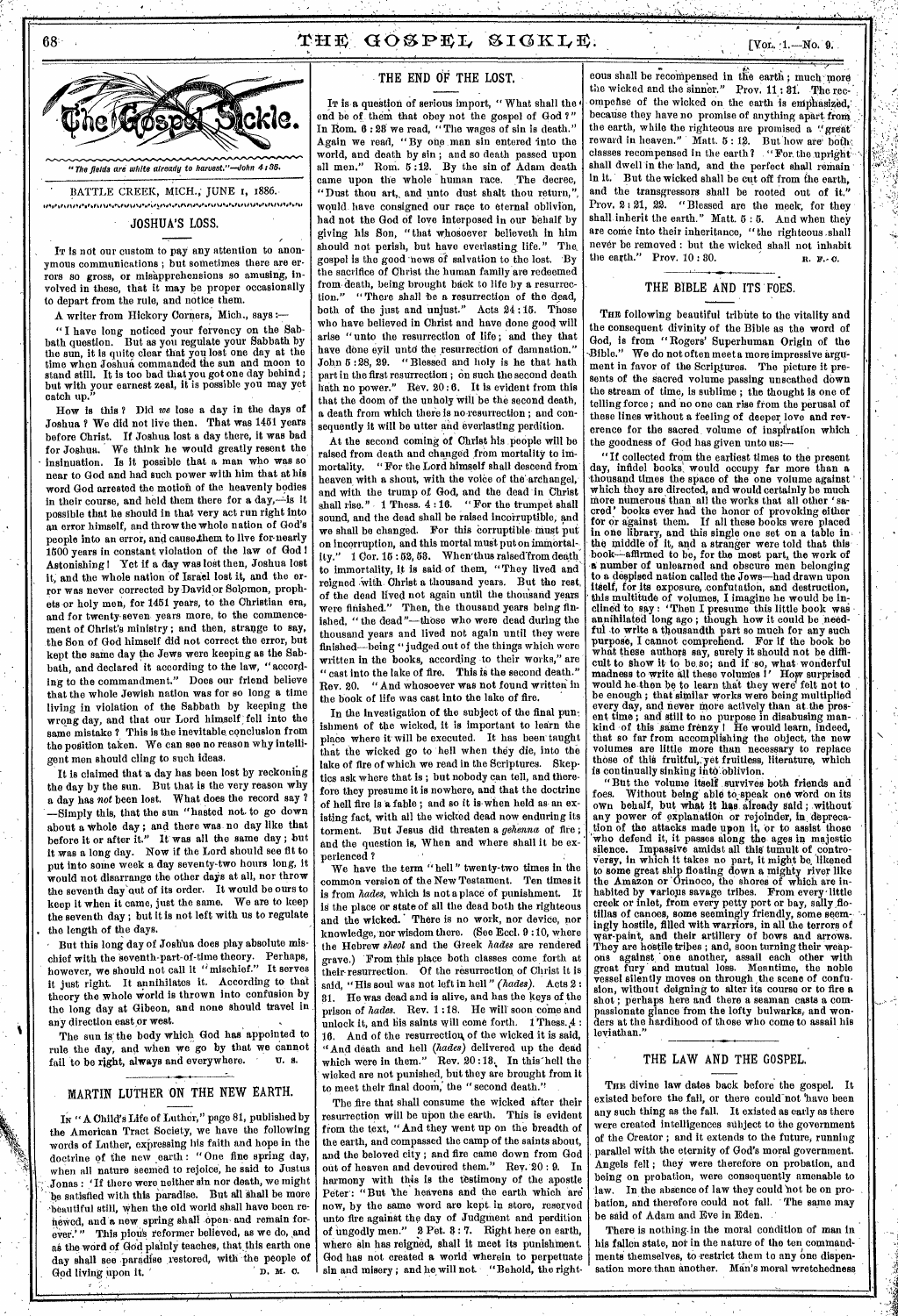# Junia 1, 1886.]  $\mathbf{THE}$   $\mathbf{GOSPEL}$   $\mathbf{SIGKL}$ .  $:$  69

is the same, only more deplorable as he advances from the gates of paradise toward the close of probation ; and the law of God, adapted to his' fallen state, is applicable and necessary throughout the entire period of his fallen condition, from paradise lost to paradise regained. The reign- of sin and that of death run parallel from Adam until sin and sinners shall cease to be. And parallel with these, stretching through all dispensations; there has been the kneviledge of the principles of the ten commandments, consequently a knowledge of sin.

The means of the knowledge of sin has been the law of God. "By the law is the knowledge of sin." law of God. "By the law is the knowledge of sin."<br>Rom. 3:20. "I had not known sin, but by the law." "I had not known sin, but by the law." Chap. 7 :7. As proof that this knowledge did exist immediately after the fall, see,Gen. 4 : 7, 28, 24 ; 6 : 5. Noah was righteous before God. Chap. 7 : 1. He was a preacher of righteousness. 2 Pet. 2:5. his preaching right-doing, reproving the sins of the people of his time, he condemned the-world. Reb. 11 : 7. The men of Sodom and Gomorrah were great sinners, excepting one man. Abraham interceded, saying, "Wilt thou also destroy the righteous with the wicked ?" Gen. 18:20, 23, 25; 19:7. The blessing of God came upon Abraham because he kept his commandments. Gen. 26 :5. Those who refused obedience experienced the wrath of God. for their The cities of the plain were condemned for their unlawful deeds.  $2$  Pet.  $2:6-8$ .

As an illustration of this subject, we briefly notice the murder of righteous Abel. Cain killed his brother, and, as a sinner, received the mark of God's displeas-"Sin," says the apostle, "is the transgression of the law." 1 John 8:4. Cain broke the sixth commandment, hence that precept existed in the time of Cain. Otherwise he did not sin; "for where no law is, there is no transgression."  $\sim$  Rom. 4:15.

The foregoing positions relative to the law of God would not meet with opposition were it not for the Sabbath of the fourth commandment. The proper observance of the Bible Sabbath is not only crossing, but inconvenient, for many, and not favorable to the successful prosecution of their worldly plans. The . fearful and unbelieving dodge its claims, brand it as a Jewish Institution, and frequently assert that it was Unknown to men until the Sabbath law Was proclaimed from Sinal. Sacred history, however, proves this statement incorrect. The facts connected with the The facts connected with the giving of the manna show that the Israelites understood the obligations of the Sabbath, and that some of the people violated them, and Were reproved by the Lord, thirty -days before they saw Mount Sinai. See Exodus, chaps. 16-19. The record of setting apart the Sabbath to a holy use is given in Gen. 2: 1-3, as an event that occurred at the close of the first week of time. And the fourth precept of the divine law, in giving the grand reason for observing the Sabbath, cites what God did during that first week.

The Sabbath was made 'for man, the entire race (Mark 2:27), by three acts on the part of the Creator : first, he created in six days, and rested from his work of creating;on the seventh day ; secondly, he put his blessing upon' the day of his rest, which was the last day of the first week of time ; thirdly, he sanctified, or set apart to assacred use, the day in which he had rested. Hence these words from the divine precept: "Six days shalt thou labor, and do all thy work ; but the seventh day is the Sabbath of the Lord thy God ; in it thou shalt not 'do *any* work." Then follows the reason : " For in six days the Lord made heaven and earth, the sea, and all that in them is, and rested the seventh day; wherefore the Lord blessed the Sahbath day and hallowed it." The entire period from creation to the utterance of the moral• code at Sinai, a period of twenty-five hundred years, is doubly spanned, first, by the sacred record of the institution of the Sabbath at the close of the first week, which looks forward to its observance on the last day of each succeeding week, and secondly, by the law of the Sabbath, which points back to the important facts of the first week of time upon which the institution is based. Here is sufficient evidence that the Sabbath should have been observed during this period. And the absence of distinct mention of Sabbath observance in the brief record of the long period covered by the book 'of Genesis is no evidence that it was not observed by those who were faithful and obedient from Adam to Moses. God gives the reason why his blessing should come upon the father of the faithful without measure in these words : "Because that Abraham obeyed my voice; and kept my charge, my commandments, my statutes, and my laws." Gen. 26:5.

JAMES WHITE.

### PREPARATION FOR THE WORK.

GOD does not call men to work for him without fitting them for his work if they will allow him to do it. They may refuse to be benefited by his effort to instruct them, but it is nevertheless true that he does give them an opportunity and means of preparation to fit themselves for his work. It is not for the honor of God that men should enter into his work till they are prepared to do it in a manner that he can approve.

God gave to Isaiah a vision of heavenly glory. When he had seen it, he cried out, "Woe is me I for I am undone; because I am a man of unclean lips, and I dwell in the midst of a people of unclean lips ; for mine eyes have seen' the King, the Lord of hosts." Isa. 6 : 6. Upon this, one of the-seraphim took a live coal

from off the altar and, laid it upon his lips, and said, " Lo, this bath touched thy lips ; and thine iniquity is taken away, and thy sin purged." Then he heard the Lord make this inquiry; " Whom shall I send, and who will go for us?" And thus he,records his response : "Then said I, Here am I ; send me." And the Lord then bade him go forth to fulfill his solemn commission.

This teaches us a great lesson. Before men go out to work for God, they must have his work first wrought within themselves. ' When the live coal from the altar had been laid upon the lips of Isaiah, his iniquity was purged. Then he could speak for God; for he had something to say, and he was fitted to say it in a manner that God could accept.

God does not want men to go out to labor for him till they have had their iniquity taken away. No man can lead others to Christ till he has first become personally acquainted with him. Men cannot preach the truth acceptably to God till they have first felt its<br>saying power on their own hearts. Wherever self exsaving power on their own hearts. ists, the work of God will be marred. It is not enough that the truth should be preached ; it must be preached from pure motives. The honor of God and the salvation of men are the only reasons which should prompt the acts of Christ's ministers. When they preach for the purpose of gaining the applause of men, God will not accept their work. Whatever is done to be seen of men, will have no reward frOm the God of heaven.

Before we can work for God, we must be soundly converted. When our hearts are right in his sight, our motives will be pure before him. We shall not then seek our own worldly interest, nor the praise of men, nor our own ease and convenience, but shall seek only the honor which comes from God, and for this will cheerfully bear 'burdens and make sacrifices without one word of complaint. God will regard what men do with such motives as these. He will not accept that which is done from other motives.

It is no light thing to work for God. The sacred-<br>ass of the work cannot be overestimated. God will ness of the work cannot be overestimated. not 'be trifled with. He sees through all disguises, and he detects the most secret motives of the heart. The action is valued according to the motive which prompts it. Those who name the name of Christ must depart 'from all iniquity. They must not bear the vessels of the Lord without being themselves clean in his sight. Who, then, is sufficient for these things ? J. N. ANDREWS.

### INFLUENCE OF MINISTERS WITH LEGISLATORS.

Ix compliance with a petition to the Iowa Legislature, from the ministers -of the city of Des Moines, made in the early part of the session just closed, a Sunday bill was introduced and finally acted upon by the Senate a short' time before its final adjournment.

A few days before the session closed, the Senate committee, appointed to consider the bill, voted unanimously to indefinitely postpone its further consideration. Some of the ministers of the city, hearing of the action they had taken, requested an interview with them. This was granted, and one of the minis-This was granted, and one of the ministers made a short but telling speech, setting forth the claims of'Sunday, upon which the committee turned squarely around and unanimously voted for the consideration of the bill. Accordingly it was brought before the Senate for action, and passed with only three dissenting votes. Had it not been for a great rush of business the last day of the session, and a desire to close by a certain hour, the bill would doubtless have been brought before the Rouse:

In a meeting of their association since, the ministers congratulated themselves over the passage of their cherished bill," as they styled it, in the Senate, and that, too, with so little 'opposition, but likewise felt to censure themselves for not attending to the  $\bullet$  to a set  $\mathbb{R}^n$ 

matter more closely, believing that it might as well have passed both houses and become a law, had it been properly looked after.

Thus we see the influence of ministers over our law-makers. Legislators will be made tools in the Thus it has ever been with a union of Church and State. The great *desideratum* of the Church-a command for Sunday<sup>-keeping-</sup> must be supplied; and as it cannot be found in the moral law of inspiration, it will be sought for at the hands of the civil law of men. It *must* be had, andcreated if it cannot be found. But when it is made, what will they do with it? When the ministers advocate a more strenuous observance of the first day of the week, to what will they appeal for authority, civil or religious law ? Will they take the State code into the pulpit? We do not quite so apprehend; but rather that they will condemn without law, and turn the condemned over to the civil authorities for correction. .

The issue is before us. Action upon it is bound to come, and the stern realities of an image to the beast must be met. In conclusion we would say in the language of Rollin, "A wise foresight of the future ought to make us prepare in time of peace whatever may be needful in time of war."

Des Moines, Ia. **W. A. COLCORD.** 

### THE SABBATH AND THE DAY LINE.

WITH many people, the day line offers a serious viection to the observance of the Sabbath. When objection to the observance of the Sabbath. the facts in the case are rightly understood, we think it will be found not to afford an objection worthy of consideration.

Before proceeding to an examination of the point in controversy, a few thoughts should first be given to the nature of the Sabbath institution, and the law regarding its observance by mankind. As an insti• tution, the Sabbath was sanctified; that is, set apart for a holy or religious purpose, and given to man to use accordingly. Its use as designed by its Maker, is a sign to indicate that the observer recognizes and worships the true God—the Creator of the heavens and earth. Man cannot properly observe the Sabbath only as he does so in a worshipful or religious manner. The Sabbath is also commemorative in its nature. It is a memorial of the completion of the creative work of God in bringing this earth and its surrounding atmosphere into existence, and also of his act in refraining from that creative work.

A certain, definite portion of time was chosen by God, and sanctified to the purpose of the Sabbatic institution. That definite portion of time was the seventh day of the creative week. God wrought six days, and rested upon the seventh day. By his act in resting upon and sanctifying the seventh day of the first week of time, each recurring seventh day from that time onward was also sanctified, reserved, and set apart for the same purposes to which the first seventh day was devoted. The recurrence of the Sabbath would thereafter be with perfect regularity upon each and every seventh day. This first Sabbath did not flash upon the entire globe at the same instant ; it was not Sabbath in every part of the globe at one and the same moment, but that first Sabbath, or seventh day, hada place of beginning, and occupied the same time in making the circuit of the earth that each and every day has occupied since then. The weekly cycle had nothing in nature to mark its beginning find termina-It was simply a period of seven days, the seventh of which would always be the memorial of the Sabbath instituted in the garden of Eden,

Thus is demonstrated the principle that wherever man may take up his abiding place- on this earth, or wherever he' may temporarily be, each recurring sev enth day of the week, being the memorial of the seventh day of the creative week, is the Sabbath. In the very nature of things, no other day, of the week can be the Sabbath ; because it cannot be the memorial of the day originally chosen by God, and sanctified. It is an utter impossibility to change the memorial day of an event that has already transpired.

It must also be borne in mind that to claim that the correct reckoning of the weekly cycle has been lost since God instituted the Sabbath, is to charge him with folly. For certainly it would be folly for God to institute the Sabbath, command man to observe it, and then allow it to be lost so that he could not know whether he was observing it or not. God does not do business in that manner. It is equally blasphemous to suggest that God's Sabbath law conflicts with his law regulating the succession of, days.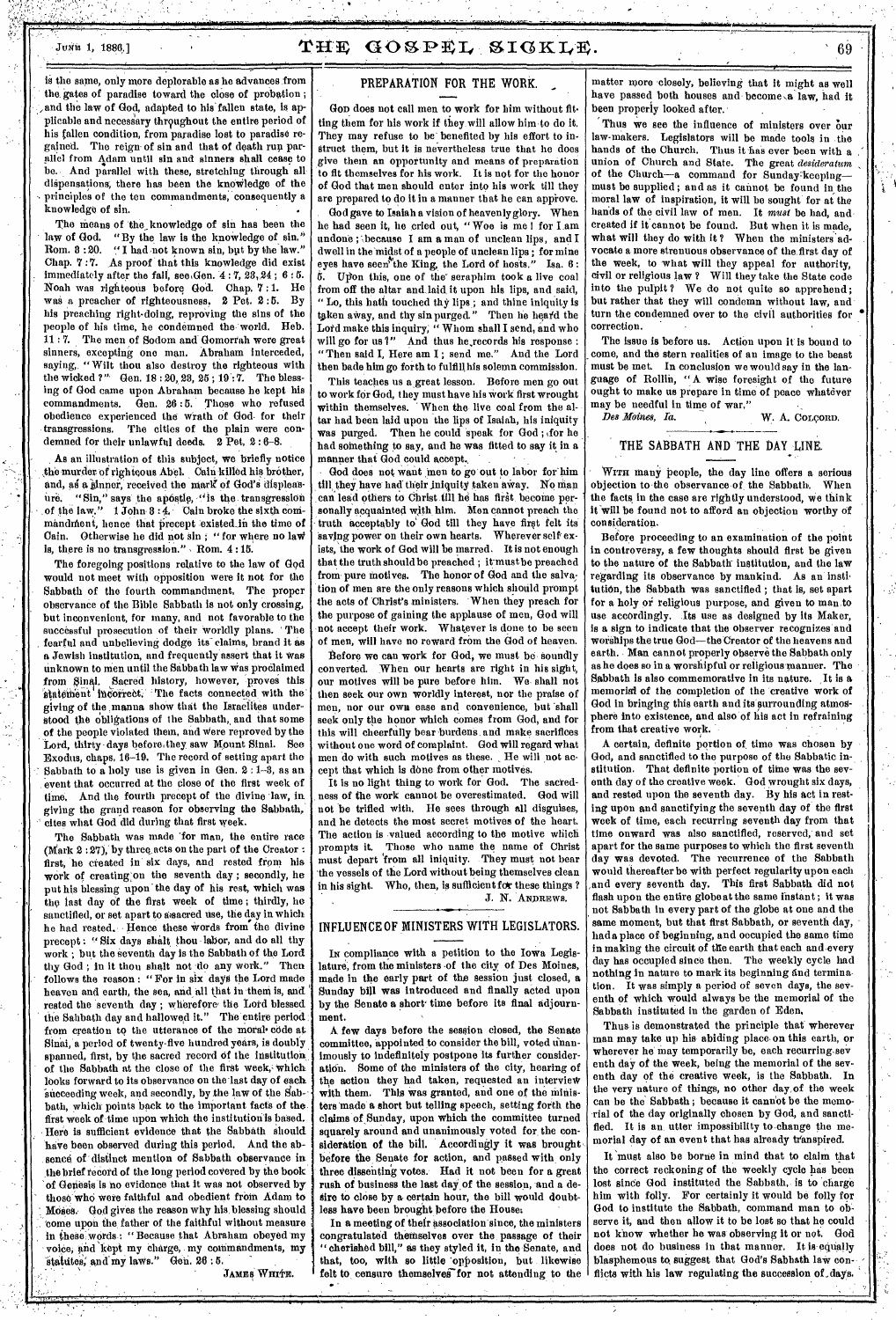The trouble is not with God's laws, but with man, in that he does not properly understand them, or is seeking for some method whereby he may evade them.

What, then, is man's duty in the premises  $?$ —Whenever the seventh day comes to him, to observe it as the Sabbath of the Lord; according to the commandment. And can this be done while crossing the day line ? --It can, and with no difficulty whatever. It is well known that the day line extends from north to south .through the Pacific Ocean, and in crossing that body of water, it is necessary to drop a day from one's reckoning, or add one, as the case may be, according to the direction one is sailing, in order to be in harmony with the time on each side of the day line. Knowing this rule, and knowing when to add the date or drop it, as all navigators do, there can be no more difficulty in knowing which day of the week it is while crossing the Pacific Ocean, than while crossing • any of the continents. The requirement of the Sabbath law is to remember that when the seventh day comes around, it is to be observed as the Sabbath.

Let us suppose a case. A ship sets sail from San Francisco to cross the Pacific Ocean. It is Thursday, the fifth day of the week, perhaps. We will suppose that the captain and crow are all Sabbath-keepers, and are watching for the approach of the seventh day, to observe it according to the commandment. The seventh day comes on, and they begin its observance as the Sabbath ; but presently they come to the day line, and cross it. What is to be done then ? As a matter of fact, navigators do not change their reck oning until the date entered upon, has 'expired. Hence, if the Sabbath has been entered upon before reaching, the day line proper, viz., the 180th meridian, it is only necessary to continue its observance until the day is completed, thus giving one an entire Sabbath, undivided and undisturbed by the act of crossing the day lino. At the expiration of the Sabbath, the day following will be reckoned as Monday, thus dropping out the first day of the week, and also skipping one date in the day of the month. If the Sabbath 'just past was the 10th day of the month, the next day will be reckoned as the 12th ; for such, it is in that locality. The next Sabbath would be reached in five *days* from the close of the one last observed, and it is only necessary to remember to keep it holy. No more difficulty will be found in observing the Sabbath while crossing the day line when sailing in an easterly direction, than was experienced while crossing it in the opposite direction.

It must be remembered that this whole arrangement of the 'succession of days by the revolution of the earth, also the Sabbath institution and the law for its observance, are God's creations ; and man's obliga-tion is to accept the situation, conform his life and practice to it, and not presume to suggest that he could have arranged matters on a better plan.

Remember that wherever one is, or under whatever circumstances, all time that belongs to the seventh day is Sabbath time, and its observance is required by the commandment, and surely that is not a difficult thing to do. It is just as easy to do it in one part of the world as in another, and just as easy to know 'When the seventh day comes and how long it continues while traveling across the Pacific Ocean as anywhere else.

From the foregoing it is evident that the indefinite seventh-part-of-time theory for the observance of the Sabbath, is utterly absurd. If one attempts to comply with that theory while crossing the Pacific Ocean, he will soon be out of harmony with the rest of the world, and entirely away from the Sabbath of the Lord. But the Sabbath of the Lord is a definite seventh part of time.; and whenever man finds himself in any portion of that definite time, it is his duty to observe it according to the design of the Creator, and in so doing he will find himself\_ in harmony with God, and entitled to the blessings promised to those who properly observe his holy day.

G. W. MORSE,

## SPIRITUALISM.

Tun following lately appeared in one of the city dailies of Des Moines, Iowa. It sets forth what is beyond all question true; namely, that there is an undercuirent of Spiritualism which is becoming so strong in almost all the different denominations of the land, as already to exert largely a controlling influence among them. To this declaration it seems that the Catholic Church is no exception. Thus the way is rapidly preparing for this great delusion co fulfill the part it has to act in the closing scenes of earth's history. The article is headed, " Rapid Growth of Spiritualism," and reads as follows :-

" A Saint Louis clergyman says : Do n't put my' name in the papers, but you may say that a clergyman who has been twenty years in the pulpit is greatly astonished at the growth of modern Spiritualism, not only in this country, but throughout the world, at the present time. It is spreading in the churches as.<br>well as outside of them. Its converts used to be entirely from the infidel and atheistic classes, so much

so that Spiritualism was ranked-and rightly so-as a species of infidelity. But now vast numbers of people who commune with Catholic and Protestant churches, are believers in Spiritual manifestations, and would rather give up their Christianity, than abandon their Spiritualism..

" ' The Catholic Church made a strong fight against Spiritualism, but it was unable to beat it down. Some of the more intelligent Catholics here and elsewhere are among the most ardent Spiritualists. I cannot say how they reconcile the one belief with the other, but they manage,to do it, at least• they hold to their Catholic faith openly, and to their Spiritualistic faith secretly. And so with Methodists, Presbyterians, Baptists, and Episcopalians. There is no Christian denomination to-day, a part of whose membership is not tinged with Spiritualism."'

ANY ONE DAY OF REST IN SEVEN.

DOES THIS ANSWER THE REQUIREMENT OF THE SABBATH COMMANDMENT ?

1. WHAT is the meaning of Sabbath day 3 *Ans.*  Rest day.

2. Which day is the Sabbath'?

"The seventh day is the Sabbath." Ex. 20: 10.

3. Whose Sabbath (rest day) is it 7

"The seventh day is the Sabbath of the Lord." *Id.*  4. What made it his Sabbath (rest) day ?

 $\mu$  He rested on the seventh day." Gen. 2: 2.

5. Why was the Sabbath commanded '

" For in six days`the Lord made heaven and earth, the sea, and-all that in them is, and rested the seventh day." Ex. 20:11.

6. Can any of the days on which he worked be his rest day? See Gen. 1 : 3-31.

7. Did God bless and .sanctify all days 'alike <sup>7</sup> "And God blessed the *seventh* day, and sanctified it." Gen. 2: 8

8. Why did he sanctify that particular day 7 " Because that in it he had rested from all' his work."

9. Will either of the " six working days " answer this description'? See Eze.  $46:1$ .

10. When Israel had manna in the desert, which

days could they gather it ?

"Six days ye shall gather it." Ex. 16: 26.

11. Could they gather it on the seventh day 7

" On the seventh day, which is the Sabfiath, in it there shall be none." *Id.* 

12. Suppose one, in the exercise of his right to choose his day of rest, had selected the second, third, fourth, fifth, or sixth day, what would he have had to eat on his Sabbath

" And Moses said, Let no man leave of it till the morning. Notwithstanding they hearkened not unto Moses; but some of them left of it until the morning, and it bred worms and stank." Ex. 16: 19, 20.

13. But suppose he had decided to gather enough on Saturday to last over Sunday, how would he have succeeded ?

" There went out some of the people on the seventh day for to gather, and they'found none." Verse 27.

14. If he would not turn each Sabbath into a fast what must he do ? Verses 22-24.

15. Did Nehemiah hold the, Sabbath to be a particular day, or as merely any one day in the seven, when he shut the gates of Jerusalem during the Sabbath ? Neh.  $13:19.$ 

16. Where did they lodge who chose to keep some other day as their Sabbath '1

" So the merchants and sellers of all kinds of ware-lodged without Jerusalem once or twice." Verse 20.

17. When the disciples of Christ "rested the Sabbath day according to the commandment," which day of the week did they rest ?

" And they returned, and prepared spices and ointments; and rested the Sabbath day according to the commandment. Now upon the first day of the week, very early in the morn-ing, they came unto the sepulcher, bringing the spices which they had prepared." Luke 23: 56; 24: 1.

18. When Paul preached in the synagogue *" every* Sabbath," was there any Sabbath in the week on which he did not preach? Acts 18:4.

19. While the Sabbath was enforced by the penalty of death, was every one at liberty to choose his day I , Ex. 31 : 14.

20. When the constitution and laws of the na-. tion shall require all to rest on Sunday, the first day of the week, will all be at liberty to choose to rest on some other day in its stead? R. F. 0,



**WEARY AND LONGING FOR HOME.** 

### BY J. M. HOPKINS.

LONG we've wandered mid the shadows Of earth's dreary night of tears; Long and hard has been the conflict With our doubtings and our fears.

Many hands are worn and weary In the turmoil and the strife; Many hearts have ceased their beating—<br>Hearts that yearned for higher life.

But the gathering call is sounding, Saints, Uplift tile tear-dimmed eye; Christ, our life, is quickly coming,

Signs foretell his advent nigh. Then from out the depths of ocean,

From the cold and dismal tomb,<br>Saints will rise to life immortal,-All be changed to fadeless bloom.

Sin and death,-those boon companions, Children of the rebel foe Then no more will hold dominion

O'er our hearts and lives below. Life eternal! Joy transporting!

State of blessedness and love I Oh, we long to reach those mansions, In our Father's house above! ' *Chatfield, llfinn.* 

### THE POWER OF. LOVE.

1 I.

جيم

### BY MRS. **E.** *G.* WHITE.

LovE is power. Intellectual and moral strength are involved in this principle, and cannot .be separated from -it. The power of wealth has a tendency to corrupt and destroy; the power of force. is strong to do hurt ; but the excellence and value of pure love consist in its efficiency to-do good, and to do nothing else but good. Whatsoever is done out of pure love, be it ever so little or contemptible in the sight of men, is wholly fruitful; for God measures more with how much love one worketh, than the amount he doeth. Love is of God. The unconverted heart cannot originate nor produce this plant of heavenly growth, which lives, alone, and flourishes only where Christ reigns. Love cannot live without action, and every act increases, strengthens, and extends it. Love will prevail and gain the victory when ar-<br>gument and authority are nowerless. Love works gument and authority are powerless. not for profit nor reward ; yet God has ordained that great gain shall be the certain result of every labor of love. It is diffusive in its nature, and quiet in its operation, yet strong and mighty in its purpose to overcome great evils. It is melting and transforming in its influence, and will take hold of the lives of the sinful, and affect their hearts when every other means has proved unsuccessful. Wherever the power of intellect, of authority, of force, is employed, and love is not manifestly present, the affections and will of those whom we seek to reach, assume a defensive, repelling position, and increase their strength of resistance as they are met by another power than love. Jesus was the Prince of Peace. He came into the world to bring resistance and authority into subjection to himself. Wisdom and strength he could command; but the means he employed . to overcome evil were wisdom and strength of love. Suffer nothing to divide your interest from your present work until God shall see fit to give you another piece of work in the same field. Seek not for happiness, for that is never to be found by<br>seaking for it. Go about your duty. Let faithseeking for it. Go about your duty. success mark all your doings, and be elothed with<br>humility.

" Whatsoever ye would that men should do to you, do you even so to them." Blessed results would appear as the fruit of such a course. " With what measure you mete, it shall be measured to you again." Here are strong motives which should operate on minds to constrain them to love one another with a pure heart, fervently. Christ is our example. He went about doing good. He lived to bless others.. Love beautified and ennobled all his actions, We are not commanded to do to *ourselves* what we wish others to do unto us ; we are to *do unto others* what we wish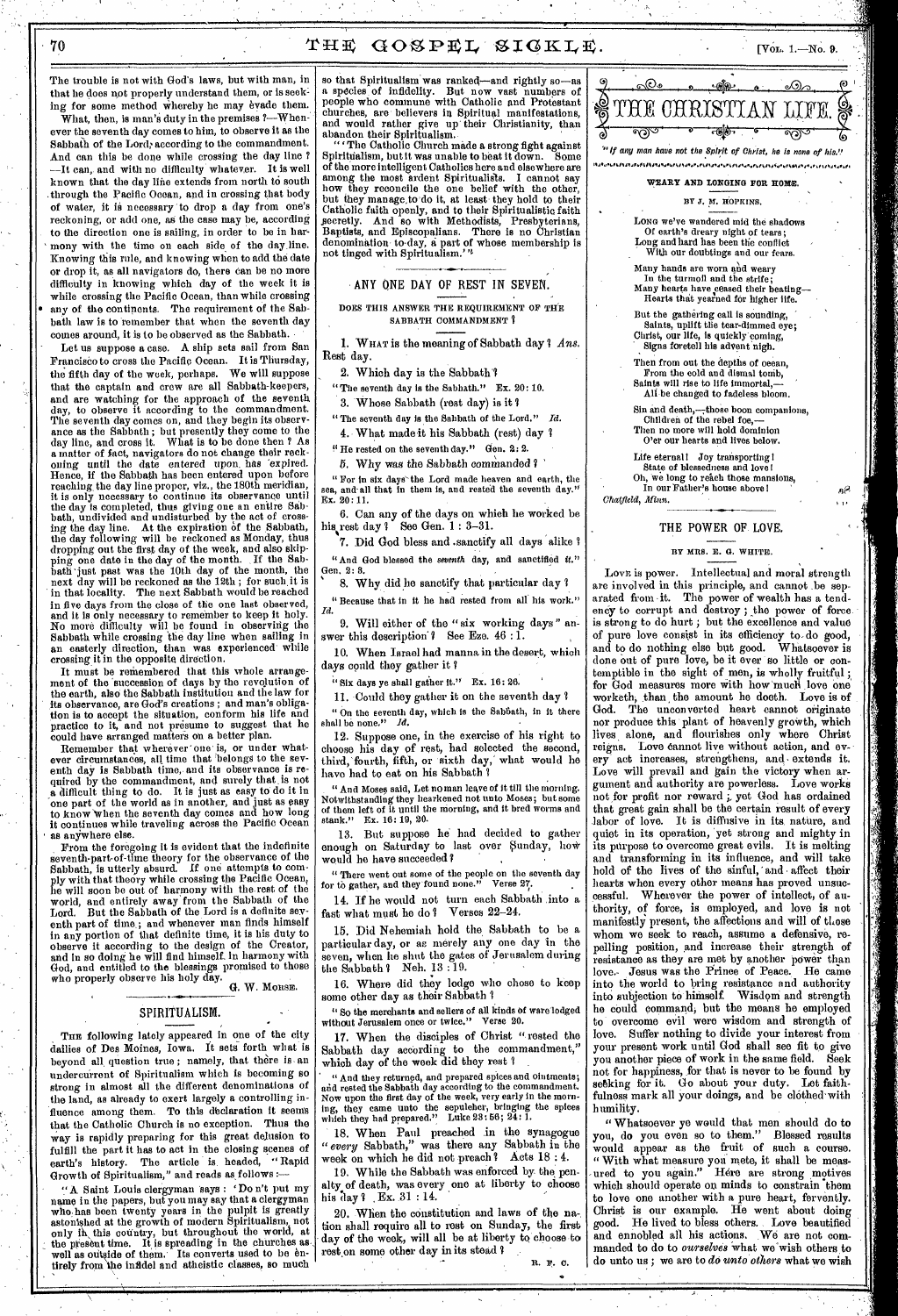# THE GOSPEL SIGKLE.

them to do to us under like circumstances. The measure we mete is always measured to us again. Pure love is simple in its operations, and is distinct from any other principle of action. The love of influence and the desire for the esteem of others may produce a well-ordered life, and, frequently, a blameless conversation. Self-respect may lead us to avoid the appearance of vice. A selfish heart may perform generous actions, acknowledge the present truth, and express humility and affection in the outward manner, with the motives deceptive and impure; and the efforts and actions that flow from them may be destitute of the savor of life and the fruits of true holiness, being destitute of the principles of pure love. Love, love, should be cultivated. It needs cherishing; for its influence is`divine.

Nothing is more treacherous than the deceitfulness of sin. It is the god of this world that deludes, and blinds, and leads to destruction. . Satan does not enter with his array Of temptations at once. He disguises these temptations with a semblance of good. He mingles with amusements and folly some little improvements, and deceived souls make it an excuse that great good is to be derived by engaging in them. This is only the deceptive part. It is Satan's hellish arts masked. Beguiled sonls take one step, then are prepared for the next. It is so much more pleasant to follow the inclinations of their own hearts than to stand on the defensive, and resist the first 'insinuation of the wily foe, and thus shut out his in-comings. Oh ! how Satan watches to see his bait taken so readily, and to see souls walking in the very path he has prepared. He does' net want them to give up praying and maintaining a form of religious duties ; for he *can* thus make them more useful in his service. He unites his sophistry and deceptive snares with their experiences and professions, and thus wonderfully advances his canse.

The hypocritical Pharisees prayed and fasted, observed the formh of godliness, while corrupt at heart. Satan stands by, taunting Christ and his angels with insults, "I have them I I have them ! I have prepared my deceptions for them. Your blood is worthless here. Your intercessions and power and wonderful works may as well cease; I have them ! They are mine ! For all their high profession as subjects of Christ, for all they once enjoyed the illuminations of his presence, I will secure them to myself in the very face of Heaven, which they are talking about. It is such subjects as these that I can use to decoy others." Solomon "He that trusteth in his own heart is a says, "He that trusteth in his own heart is a fool;" and there are hundreds of such to be found among professors of godliness. Says the apostle,  $\mathcal{C}^{\alpha}_{\mathcal{C}}$  We are not ignorant of his devices." Oh I what ;art, what skill, what cunning, to lead to a union With the world, to seek for happiness in the amusements of the world, under the delusive idea that some good is tb be gained ! And thus they walk right into the net, flattering themselves that there is no evil in the way. The affections and ympathies of such are wrought upon, which lays -foundation for their ill-built confidence that ey are the children of God. They compare emselves with others, and settle down satisfied hat they are even better than many true Chris-<br>lans. But where is the deep love of Christ shinns. But where is the deep love of Christ shing forth in their lives, ite bright rays blessing rs ? Where is their Bible ? and how much is **There** is the strong based in the mass is bayen and heavenly things ? It is not natural their minds to go forth in that direction. The  $\mathbf{M}$ dy of God's word is uninteresting to them. It not possess that which excites and fevers Mind ; and natural, unrenewed hearts will presome other book to the study of God's word. ir attention is engrossed in self. They have no earnest longings for the influence of the t of God upon the mind and heart. God is tisin all their thoughts. How can I have it that for the youth in this age will come short of sting life 1 Oh that their sound of instruusted music may cease, and they no more while so much precions time in pleasing their own Oh that they would devote less time to' and vain conversation, and send forth their ing prayers to God for a sound experience ! tow can say, I am dead to the world ; the<br>Kaw live is by faith on the Son of God. My ow live is by faith on the Son of God. id with Christ in God, and when he who ife shall appear, then shall I also appear  $\lim_{\epsilon\to 0}$  in glory. The love and grace of  $\rm{God}$  ! ortious grace ! more valuable than fine gold.

It elevates and ennobles the spirit beyond all other principles. It sets the heart and affections upon Heaven. While those around us may be engaged in worldly vanity, pleasure-seeking, and folly, the conversation is in heaven, whence we look for the Saviour; the soul is reaching out after God for pardon and peace, for righteousness and true holiness. Converse with God, and contemplation of things above, transform .the soul into the likeness of *Christ.* 



**N<sub>85</sub>** Brief mention of work done and results accomplished by Seventh-day Adventists,, in different parts of the field, according to reports received since our last issue :—

DAKOTA.—A. D. Olsen holds meetings with churches at Sioux Falls, Big Springs, Milltown, Sunnyside, Swan Lake, "Childstown, Brotherfield, and Huron; two are baptized at Milltown, and seven at Spring Lake; church of fifteen members organized at Childstown; and fifteen new members received at- Brotherfield.

INDIANA.—Four additions to the church at Unionville, and two at Dngger; several converts reported at Indianapolis as a result of the mission work.

ILLINOIS.---R. M. Kilgore reports four new believers at Sears, and two at Aledo ; one new member received at Princeville.

KANSAS.—New church just erected at Beloit, also one at Alton ; membership of the latter church increased to eighty; W. D. Curtis visits churches at' Wamego, Arispie, Springside, and Greenleaf; Elds. Santee and Lamont organize a church of fourteen members at Chetopa; John Gibbs organizes a company of eight at Wilburn; S. S.,Shrock reports one family of new believers at Olney, and the organization of a church at Milan, where seven are baptized ; C. M. Kinney reports interesting and profitable labors among the colored people at Topeka .and Emporia, several conversions resulting.

MINNESOTA.—H. F. Phelpt holds meetings at Fair Haven, Royalton, and Little Falls ; reports three additions at the first-named place, and' several at the last, C. M. Chaffee reports successful meetings at Maine ; Sabbath-school of twenty-five *members*  organized at St. Paul, as a result of mission work.

MAINE.—Four additions to the church at Milton, and two at South Woodstock ; five converts baptized at:Canaan by A. 0. Burrill ; encouraging 'report from mission at Portland.

MICHIGAN.-M. B. Miller holds meetings at Burlington, and reports three additions to the church; church of twenty-three members organized by Elds. Van Horn and Leland, near Tuscola, most of whom are recent converts; tent meeting commenced near the above place; 0. C. Godsmark reports continued interest at Pine Creek, five conversions resulting thns' far.

NEW YORK.—Two new converts at Buffalo, from mission work.

NORTH CAROLINA.-Three new believers are baptized at Valley Crncis; J. M. Rees holds meetings near Newton, and two conversions result; tent meeting being held at Lenoir.

OHIO.—Tent meeting being held at Youngstown, with encouraging prospects,

PENNSYLVANIA.-J. S. Shrock reports several conversions as the result of mission work in Philadelphia.

RHODE ISLAND.—J. B. Goodrich reports fourteen conversions at Slocumville.

SWEDEN.—C. Norlin reports six additions to the church at Stockholm, and six converts at Lecksand.

TEXAS.—Tent meeting being held at' Grapevine by Elds. Cruzan and, Johnston; W. T. Drummond reports four converts near Caddo Mills.

VIRGINIA.—G. A. Stillwell holds meetings at Cedar Point with good results; B. F. Purdham reports interesting meetings at Port Republic, where three converts are baptized.'

WEST VIRGINIA.—Eight additions reported to the church at Kanawha Station ; a new church organized at Flatwoods, also a Sabbath-school.

# THE<sup>THEOLOGICAL WORLD.</sup>

rentals. ..Trinity Chnrch, Boston, has done away with pew

....There is a Y. M. C. A. in Bombay, India, with 500 members.

.The bankers of New York protest against the Saturday half-holiday plan.

..The second general council of the Jewish Reform Conference is called to meet at Cincinnati,  $\text{J} \text{m} \text{e}$  28.  $\hfill \Box$ 

... One of the latest books to circulate in the Canton bazaars is a Chinese version of "Pilgrim's Progress,"

:..The Italian Parliament has passed a .law ordaining a weekly day of rest for all children employed in manufactories.

....The Fifth General Conference of the Colored M. E. church of America, has Just closed at Augusta, Ga. It lasted 'three weeks.

..The Free Baptist and Christian denominations of New York City have adopted a basis of union in certain departments of church work.

At a recent meeting of the Jewish Ministers' Association, of New York, a motion prevailed that wqmen should be admitted as members of the official board of management.

. A hundred Mormon elders are at work in the Southern States, making many converts, especially in the mountain districts of the Carolinas, Georgia, Tennessee, and Alabama.

..... Archbishop Corrigan, .of New York, together with the bishops of the State, bas issued a letter forinally promulgating the decrees of the Baltimore Plenary Council in that State.

...At a convention recently held at Bethel, Ohio, a basis of union was agreed upon between the six conferences of the Christian Connection in Ohio and the two councils of the Christian Union.

....The terribly degraded and .demoralized condition to which the women of Mormondom have fallen is indicated by their act in signing a petition asking legal protection for the practice of polygamy..

....On Easter Sunday, Miss Catherine Wolfe put into the plate at Grace church, New York, a check for \$45,000. It was given to purchase St. Philip's church in Mulberry street, for the use of the Italian mission.

....A call has' been issued for a convention of Christian workers among the unevangelized classes, to meet in Chi-cago, June 16-23. It is signed by ministers, evangelists, and missionaries of all denominations.

*....The-Catholic Review* of May 1 discusses at length the question of State appropriations for public schools, and states that Catholics will never give up or cease to agitate this question until their rights are conceded.

....The Moody meetings that were begun in Chicago about a month since came to au, abrupt close on account of the recent riots. Public excitement ran so high the authorities thought best to suppress the meetings, and in this Mr. Moody readily coincided.

### $AMONG$  *The BOOKS.*

THE sin of witchcraft, modern as, well as ancient, is effectually shown in a pamphlet of 32 pages, entitled 4 4SAMUEL ,AND THE WITCH OF ENDOR," by J. N. Andrews. In this ably written treatise is shown the sin of appealing to " evil spirits " for knowledge with regard to the past, present, or future. This tract is a reliable refutation of' the claims of Spiritualists to hold communion with the spirits of the departed, and should be read by everybody. Price, 4cts.

" REDEEMER AND REDEEMED " is the title of a pamphlet by James White, on this most thrilling topic. It is written in a most interesting style, and is designed to give great encouragement to Christians, as well as to present in a clear manner the plan of salvation as revealed by the Scriptures. 48 pp., salvation as revealed by the Scriptures. 48 pp., 12mo, paper covers, 10cts.

THERE still exists much disagreement among theologians as to "WHAT THE GOSPEL ABROGATED." tract of this title by D. M. Canright gives a candid and scriptural consideration of the subject, and effectually clears away the mystery that surrounds it in the minds of some. 8 pp., 1ct.

"SPIRIT OF GOD," its offices and manifestations to the end of the Christian age. By J. H. Waggoner. This is a clear and comprehensive argument on the perpetuity of spiritual gifts, illustrated by many authenticated incidents in proof. None can read this little work without being highly interested and greatly:profited thereby. Pamphlet form, 144 pages,  $15$ cts.

Addresa, REVIEW a HERALD, Battle Creek, Mich.; Or, Pacific Press, Oakland, California.